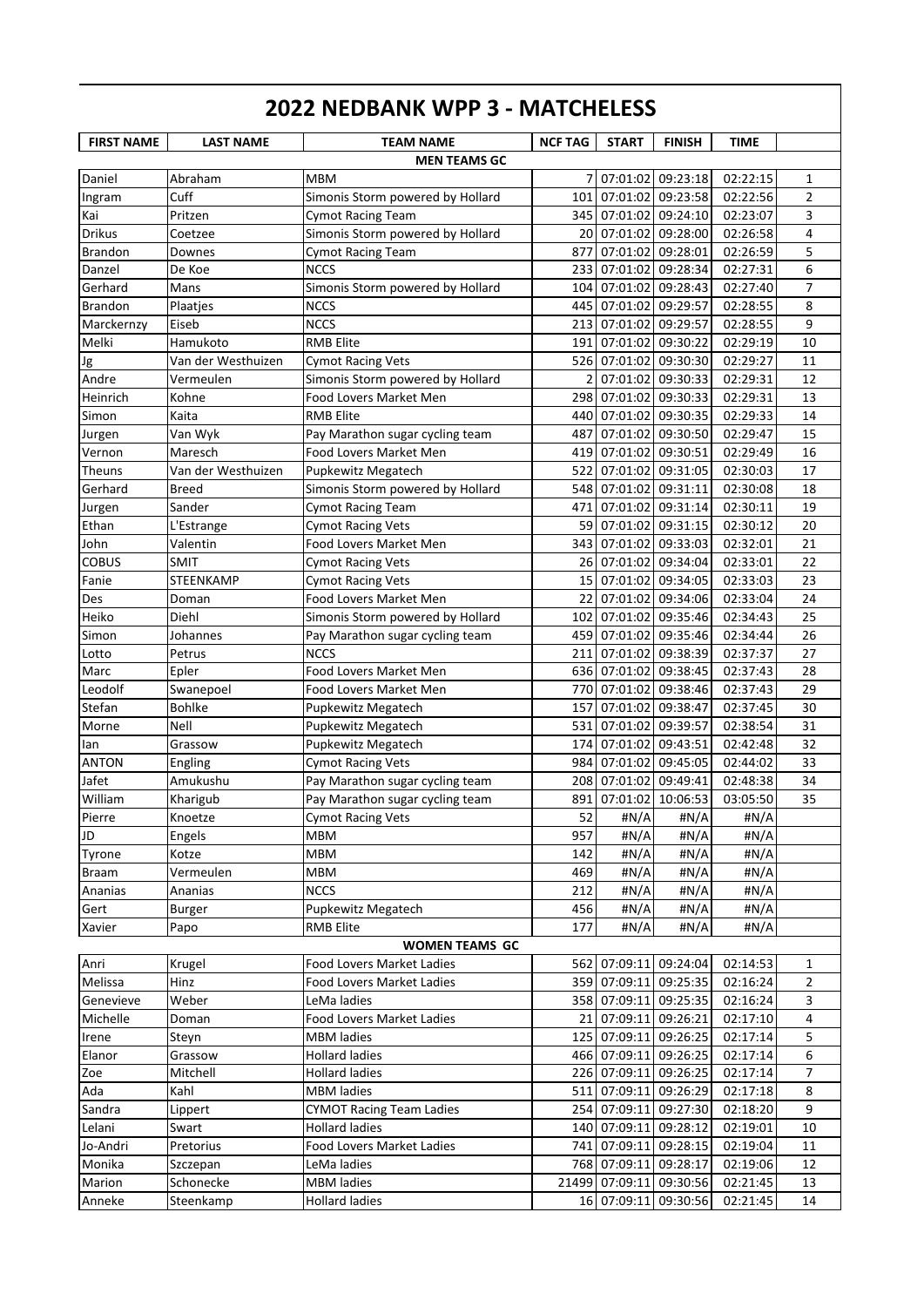| Benita        | Windisch       | <b>Hollard ladies</b>           |     | 332 07:09:11 09:31:26 |                       | 02:22:15   | 15             |
|---------------|----------------|---------------------------------|-----|-----------------------|-----------------------|------------|----------------|
| Marissa       | Mouton         | LeMa ladies                     | 817 | 07:09:11              | 09:32:06              | 02:22:55   | 16             |
| Ulande        | Viljoen        | PSG/Cycletec Ladies             |     | 369 07:09:11 09:35:17 |                       | 02:26:06   | 17             |
| SUSAN         | <b>NEL</b>     | <b>CYMOT Racing Team Ladies</b> | 410 | 07:09:11 09:36:48     |                       | 02:27:37   | 18             |
| Jonie         | Peters         | PSG/Cycletec Ladies             |     | 558 07:09:11 09:44:41 |                       | 02:35:30   | 19             |
| Mimi          | Hough          | PSG/Cycletec Ladies             | 319 | 07:09:11 09:45:20     |                       | 02:36:09   | 20             |
| Lauren        | Davidson       | PSG/Cycletec Ladies             | 559 | 07:09:11 09:47:01     |                       | 02:37:50   | 21             |
|               |                |                                 |     |                       |                       |            |                |
| Bertha        | Theron         | Food Lovers Market Ladies       | 355 | 07:09:11              | <b>DNF</b>            | <b>DNF</b> | <b>DNF</b>     |
| Cindy         | Rowland        | <b>CYMOT Racing Team Ladies</b> | 61  | 07:09:11              | <b>DNF</b>            | <b>DNF</b> | <b>DNF</b>     |
| Nicola        | Fester         | <b>CYMOT Racing Team Ladies</b> | 462 | #N/A                  | #N/A                  | #N/A       |                |
|               |                | Open Men                        |     |                       |                       |            |                |
| Divan         | Du Plooy       |                                 |     | 13 07:05:04 09:04:03  |                       | 01:59:00   | $\mathbf{1}$   |
| Hardus        | Nel            |                                 | 94  | 07:05:04 09:05:44     |                       | 02:00:40   | 2              |
| Allen         | Vivier         |                                 | 277 | 07:05:04 09:06:36     |                       | 02:01:32   | 3              |
| Phillip       | Steyn          |                                 |     | 126 07:05:04 09:06:38 |                       | 02:01:35   | 4              |
| Theo          | Steenkamp      |                                 |     | 620 07:05:04 09:06:51 |                       | 02:01:47   | 5              |
|               | Klein          |                                 |     | 494 07:05:04 09:06:57 |                       | 02:01:53   | 6              |
| Theo          |                |                                 |     |                       |                       |            |                |
| Mark          | Spath          |                                 | 521 | 07:05:04 09:08:59     |                       | 02:03:55   | $\overline{7}$ |
| Adriaan       | Maartens       |                                 |     | 100 07:05:04 09:10:59 |                       | 02:05:55   | 8              |
| Matt          | Husselmann     |                                 |     | 349 07:05:04 09:11:36 |                       | 02:06:32   | 9              |
| Marco         | Augustyn       |                                 | 941 | 07:05:04 09:12:50     |                       | 02:07:47   | 10             |
| Horst         | Neumann        |                                 | 74  | 07:05:04 09:13:02     |                       | 02:07:59   | 11             |
| PIETER        | LIEBENBERG     |                                 |     | 49 07:05:04 09:13:34  |                       | 02:08:30   | 12             |
| Wilbard       | Shoopala       | <b>NCCS</b>                     |     | 586 07:05:04 09:18:59 |                       | 02:13:56   | 13             |
| Petrus        | Van Der Merwe  |                                 |     | 520 07:05:04 09:22:58 |                       | 02:17:54   | 14             |
|               |                |                                 |     |                       |                       |            |                |
| Renando       | <b>Burger</b>  |                                 | 207 | 07:05:04 09:27:47     |                       | 02:22:43   | 15             |
| Jan           | De Vries       |                                 | 917 | 07:05:04              | 09:30:38              | 02:25:35   | 16             |
| Anthony       | Coomer         |                                 |     | 256 07:05:04          | 09:42:13              | 02:37:10   | 17             |
| Clive         | Kavendjii      | Team BOBO                       | 769 | 07:05:04              | 09:51:03              | 02:45:59   | 18             |
| Johan         | De Beer        |                                 | 316 | 07:05:04              | <b>DNF</b>            | <b>DNF</b> | <b>DNF</b>     |
|               |                |                                 |     |                       |                       |            |                |
| Fiffy         | Kashululu      |                                 | 210 | #N/A                  | #N/A                  | H N/A      |                |
|               |                |                                 |     |                       |                       |            |                |
| Shanco        | Renton         |                                 | 482 | #N/A                  | #N/A                  | #N/A       |                |
| Henco         | Serdyn         |                                 | 971 | #N/A                  | #N/A                  | #N/A       |                |
| Jaco          | Snyman         |                                 | 392 | #N/A                  | #N/A                  | # $N/A$    |                |
| Jo Joe        | Hamunyela      | <b>NCCS</b>                     | 370 | H N/A                 | #N/A                  | #N/A       |                |
|               |                | <b>Master Men</b>               |     |                       |                       |            |                |
| George        | Thiele         |                                 |     | 34 07:05:04 09:06:42  |                       | 02:01:38   | $\mathbf{1}$   |
| Joris Michael | Harteveld      |                                 |     |                       | 767 07:05:04 09:08:10 | 02:03:07   | $\overline{2}$ |
| Christopher   | Du Plessis     |                                 |     | 128 07:05:04 09:08:16 |                       | 02:03:12   | 3              |
| Giovanni      | Baumann        |                                 |     | 689 07:05:04 09:10:17 |                       | 02:05:13   | 4              |
| Heiko         | Von Ludwiger   |                                 |     | 544 07:05:04 09:10:28 |                       | 02:05:25   | 5              |
|               |                |                                 |     |                       |                       |            | 6              |
| Gustav        | Gouws          |                                 |     | 409 07:05:04 09:11:17 |                       | 02:06:14   |                |
| Barry         | Jones          |                                 |     | 715 07:05:04 09:12:47 |                       | 02:07:43   | 7              |
| Richard       | <b>Meeks</b>   |                                 |     |                       | 07:05:04 09:22:58     | 02:17:54   | 8              |
| Sarel         | <b>Boshoff</b> |                                 | 432 | #N/A                  | #N/A                  | #N/A       |                |
| Tiaan         | Nel            |                                 | 90  | # $N/A$               | # $N/A$               | H N/A      |                |
|               |                | U16 Boys                        |     |                       |                       |            |                |
| Oskar         | Roeber         |                                 |     | 514 07:05:04 09:06:43 |                       | 02:01:39   | 1              |
| Justus        | <b>Beulker</b> |                                 |     | 595 07:05:04 09:24:35 |                       | 02:19:31   | 2              |
| Walter        | Alpers         |                                 |     | 557 07:05:04 09:27:48 |                       | 02:22:45   | 3              |
|               |                | <b>Open Women</b>               |     |                       |                       |            |                |
| Hilde-Marie   | Olivier        |                                 |     | 572 07:05:04 09:28:08 |                       | 02:23:05   | 1              |
|               |                |                                 | 447 |                       |                       |            |                |
| Olivia        | Shililifa      |                                 |     |                       | 07:05:04 09:30:42     | 02:25:38   | 2              |
| Vicki         | Vosloo         |                                 |     | 35 07:05:04 10:01:00  |                       | 02:55:57   | 3              |
| Hanli         | Jacobs         |                                 | 412 | 07:05:04 10:02:11     |                       | 02:57:07   | 4              |
| Adele         | Conradie       |                                 |     | 116 07:05:04 10:05:13 |                       | 03:00:09   | 5              |
| Cornelia      | Alpers         |                                 | 556 | #N/A                  | #N/A                  | #N/A       |                |
| Marsha        | Nel            |                                 | 92  | # $N/A$               | #N/A                  | #N/A       |                |
|               |                | <b>Sports Men</b>               |     |                       |                       |            |                |
| Wesley        | Pieters        |                                 |     | 133 07:13:21 09:04:22 |                       | 01:51:02   | 1              |
| Ananias       | Shilongo       |                                 | 582 | 07:13:21 09:04:31     |                       | 01:51:10   | 2              |